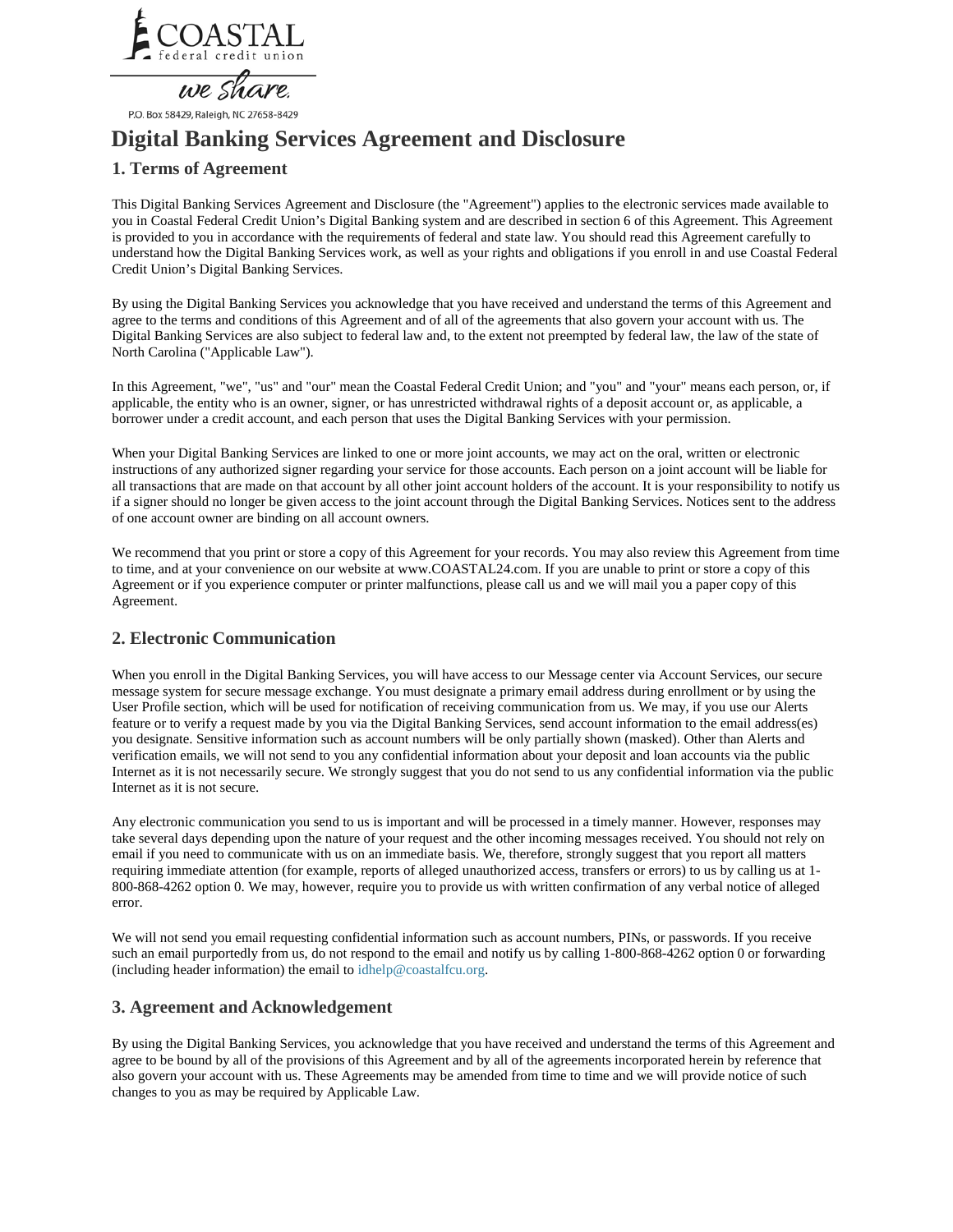### **4. Security and Protection of Your Account**

We are committed to protecting the security and confidentiality of information about you and your account(s). We use sophisticated technology in the design and ongoing development of the Digital Banking Services. We use several different security methods to protect your account information:

- You can only access the Digital Banking Services with certain browsers that have high security standards and we are confident that your account access is safe as long as you use safe computing standards.
- If we do not recognize your device, we will ask you for additional authentication information to verify your identity at login and during high risk transactions.
- The Digital Banking Services will automatically log off if prolonged periods of inactivity occur to prevent unauthorized access.
- Data passed from us to your device is encrypted to ensure confidentiality of your accountinformation.

### **5. Your Access Code and Password**

Your access code and password are exclusively for your use. You agree to take reasonable precautions to safeguard your access code and password. You also agree to never leave your device unattended while using the Digital Banking Services and always exit the Digital Banking Services byselecting "Logout" after using the Digital Banking Services.

You may change your access code or password at any time using the User Profile section of the Digital Banking Services.

Your access code and password identify and authenticate you to us when you use the Digital Banking Services. You authorize us to rely on your access code and password to identify you when you use the Digital Banking Services, and as authorization for any transaction and transfer made using the Digital Banking Services.

You acknowledge and agree that you are responsible for all transactions and transfers you make using the Digital Banking Services. You also acknowledge and agree that, if you permit another person or persons to use the Digital Banking Services or give them your access code and password, you are responsible for any transfer that person makes from your account. You agree that we may comply with transfer instructions entered by any person using your access code and password, subject to the terms set forth more fully below section 12 of this Agreement.

# **6. Types of Available Services, Transactions and Transfers**

You may perform the following activities with the Digital Banking Services:

- **Account Inquiry.** You may get account information (such as balances, transaction history and rate information) and view transactions for deposit loan accounts. Availability to review accounts may be limited by account type or account permissions.
- **User Profile.** Manage user profile information in Digital Banking Services such as access code, password, security information and account display elections. You have the ability to manage address, phone number and email address information with the credit union.
- **Statements and Notices.** You will have access to view your statements, notices and tax forms within Digital Banking Services upon acceptance of the Electronic Documents Terms and Conditions.
- **Open Accounts and Apply for Loans.** You may open additional deposit accounts and apply for loans through Digital Banking Services.
- **Alerts.** You may set alert messages for certain circumstances. An e-mail notification will be sent to you for your subscribed Alerts at the designated e-mail addresses you provide through either the User Profile or Alerts. Examples of alert notifications are if your account balance is above or below a specified threshold or if a specified check number has been paid against your Account.
- **Messages.** You may send and receive secure messages to communicate with us regarding your services and support needs.
- **Review Cleared Checks.** You may view and print both front and back of available digital images of checks that have been paid on your deposit accounts.
- **Account Services.** You may request services such as stop payments, statement and check copies and additional services through the Digital Banking Services.
- **Transferring Funds.** You may transfer funds between eligible deposit and loan accounts you are authorized to access. Upon acceptance of External Transfers Terms and Conditions you may transfer funds to and from your credit union accounts andyour own accounts at other financial institutions. Upon acceptance of Person to Person Terms and Conditions you may transfer funds to and from your credit union accounts to accounts belonging to others at other financialinstitutions.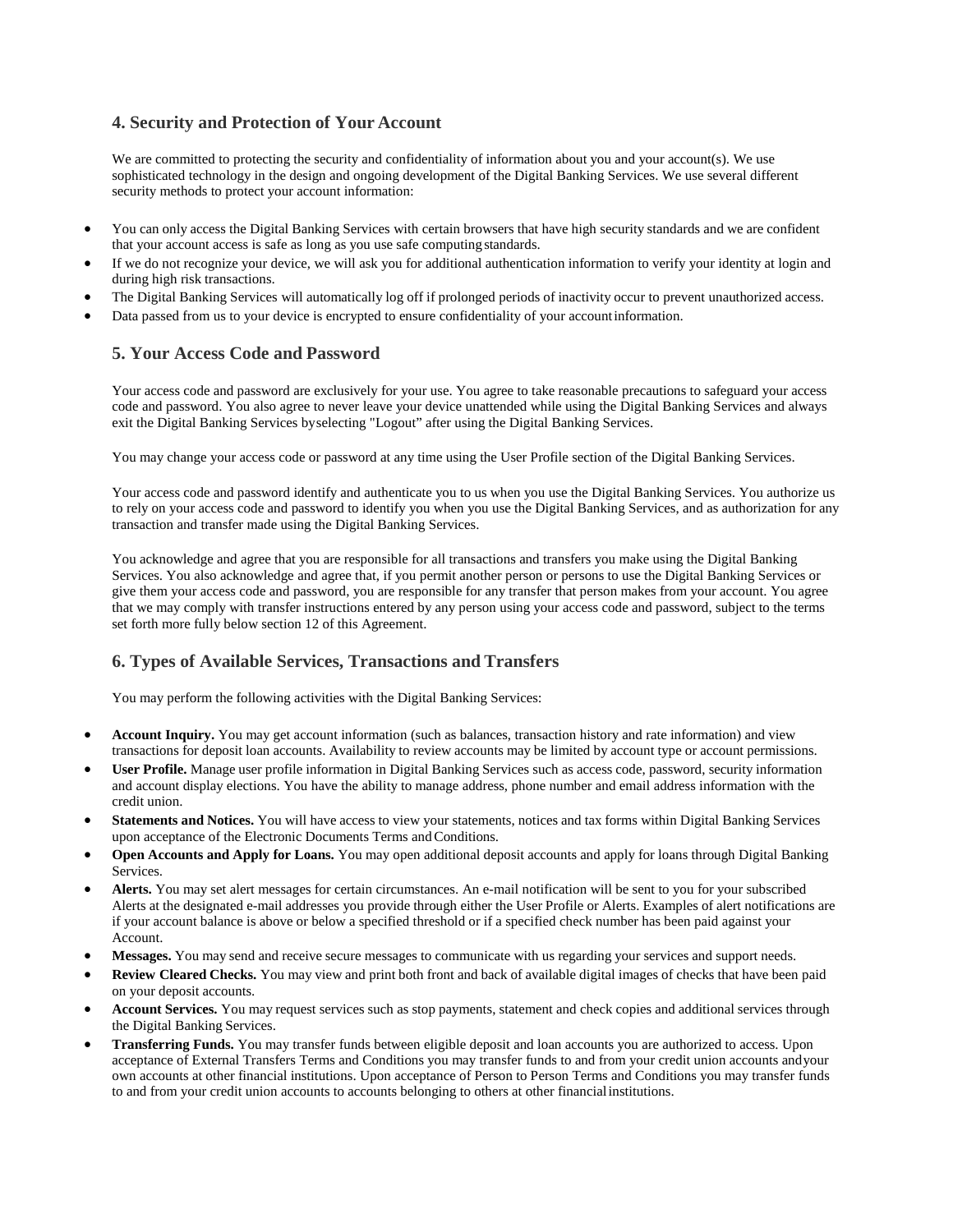- **Bill Pay.** Upon acceptance of the Bill Pay Terms and Conditions, you may make payments or pay various third parties from your payment account. You must have an eligible Checking Account to use the Bill Pay Service. Your ability to make certain payments or pay certain third parties may be prohibited.
- **Spending.** You may track your activities by transaction type, establish budgets and create savings goals for enrolled accounts in our Spending module.
- **Mobile Banking Application.** You may download the Mobile Banking Application allowing access to many of the same services and features available in desktop Digital Banking Services. You understand and acknowledge that to use this application; you must be an Apple® iPhone®, iPad®, iPod touch® or AndroidTM customer. You can view balances and activity for eligible deposit and loan accounts included in your Digital Banking Services. Bill Pay subscribers will be able to perform bill payments utilizing Billers that have been previously set up in Digital Banking Services via a computer, or add, edit and delete scheduled bill payments through the application.
- **Mobile Deposit.** You may deposit checks to your accounts through the Mobile Banking Application. Refer to Mobile Deposit Warranties in Section 8 of this Agreement.

# **7. Limitations on Types of Services, Transactions and Transfers**

You have a limited number of attempts to enter your access code and password before the system will prevent access.

We may set limits on the length of time per user session.

Normal system maintenance and testing may cause the system to be unavailable on a periodic basis.

The dollar amount of any transactions may be limited by the amount of money available in any one of the deposit accounts or line of credit accounts.

We may set limits on the total dollar amount of any one transaction.

We may set limits on the number of transactions done in a particular time frame.

We have the right to check each transaction before it is considered to be final. All transactions are subject to regulatory restrictions which normally apply in the financial services industry.

# **8. Mobile Deposit Warranties**

You represent and warrant to us the following:

- You will only submit check(s) that are payable to you. (not to include checks that are endorsed over to you)
- You will only submit check(s) payable in United States currency.
- You will not submit check(s) that are postdated, older than 6 months old, drawn from a foreign financial institution, payable to "cash," or remotely created checks (i.e. checks without the original signature of thedrawer).
- You will not redeposit or transfer any item previously deposited or returned (unless advised to do so by us) or in such a manner that the original issuer is asked to make payment on an item that has already been paid.
- You will only submit check(s) that are original, paper check(s).
- You agree to adopt consumer-oriented commercially reasonable security practices to protect transmissions and storage to ensure no unauthorized access is made to the device you use for Service.
- You agree to only use the most up to date and official mobile applications to access thisService.
- You agree that if an item that you have deposited into your account is returned (bounces), and if the amount of the check has already been credited to your account, we may debit your account for the amount of the check in order to return the check plus any applicable returned deposited check fee. You understand that your account may become overdrawn if the check you deposit to the credit union is returned (bounces). In such a case, you must cover the overdrawn amount and fees to your account with Coastal on the day the overdraft occurs. You understand that these debits (for both returned deposited check and the resultant fees) may allow us to recover funds that were directly deposited to your account, to include all types of Governmentalbenefits.

#### **9. Alert Services**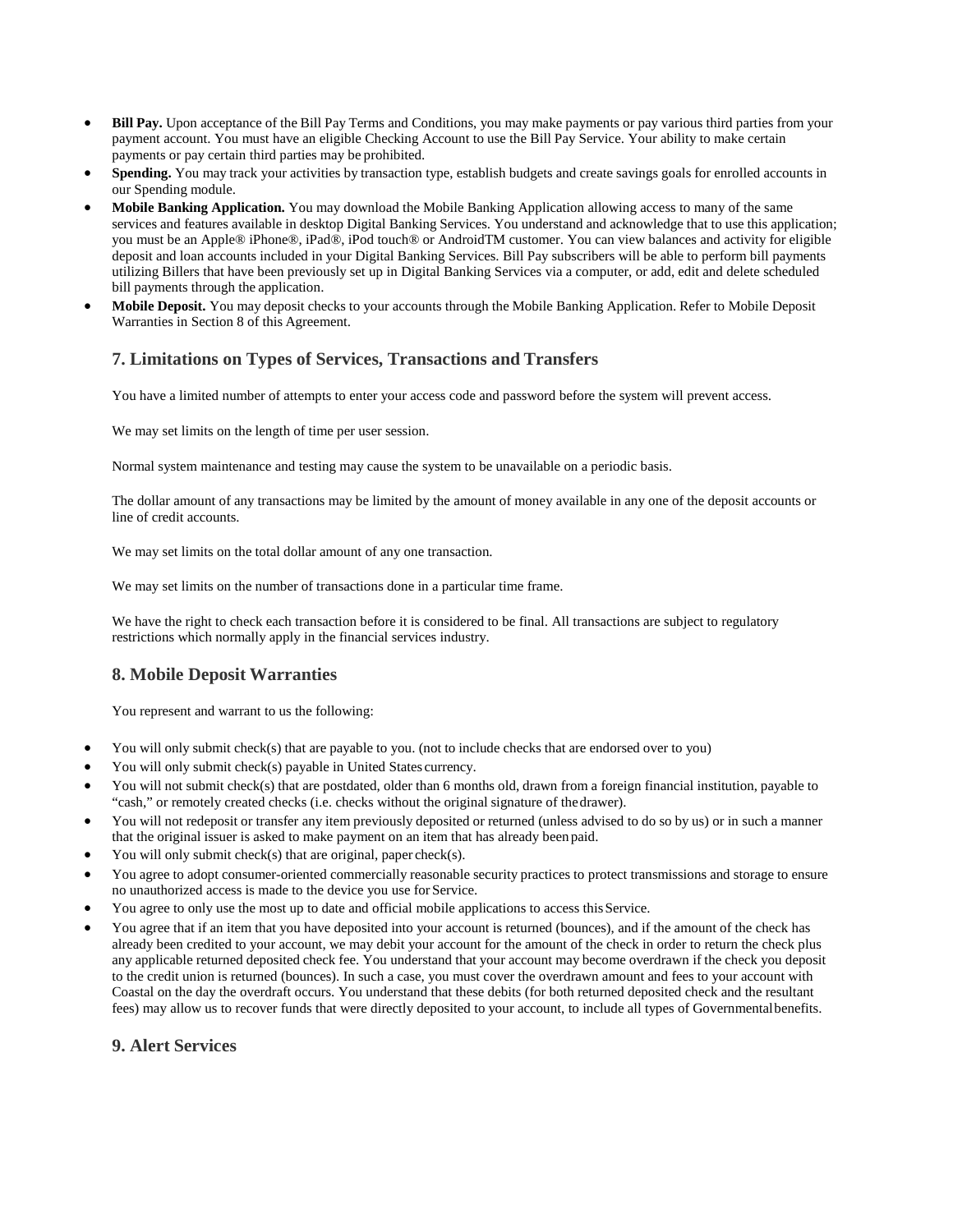Our alerts service enables you to receive notices from time to time concerning available balance information and other issues relating to your account(s). By signing up to receive one or more of the notices that are offered by the alerts service, you acknowledge that you are aware of and agree to abide by the following terms and conditions:

- The alerts service allows you to request and receive e-mail messages about your accounts with us. We send alerts to youbased upon the instructions you provide to us. The e-mail address(es) you provide are neither reviewed nor verified by us prior to or following activation of the alerts service. You hereby acknowledge and accept that each alert is sent to you without being encrypted and may include your name and information pertaining to your account(s).
- You acknowledge and agree that your receipt of any alerts may be delayed or prevented by factor(s) affecting your internet service provider(s) and other factors outside of our control. We neither guarantee the delivery nor the accuracy of the contents of each banking alert. You agree to not hold Coastal Federal Credit Union, its directors, officers, employees and agents liable for losses or damages, including attorneys' fees, that may arise, directly or indirectly, in whole or in part, from (a) a non-delivery, delayed delivery, or the misdirected delivery of an alert; (b) inaccurate or incomplete content in an alert; or (c) your reliance on or use of the information provided in an alert for any purpose.
- We provide this service as a convenience to you for information purposes only. An alert does not constitute a bank record for the deposit or loan account to which it pertains. We reserve the right to terminate its alerts service at any time without prior notice to you. Nothing contained herein shall amend, supersede or nullify anything contained in any other agreement you have made with us.

# **10. Your Right To Receive Documentation of Transfers**

Periodic Statements: You will receive a monthly statement for each month in which there were transfers made for your records.

# **11. Disclosure of Credit Union's Liability For Failure to Make Transfers**

If we do not complete a transfer to or from your account on time or in the correct amount according to our agreement with you, we will be liable for your shortages. However, there are some exceptions. For instance, we will not be liable:

- If, through no fault of ours, you do not have enough money in your account to make the transfer; or
- If circumstances beyond our control (such as fire or flood or loss of power) prevent the transfer, despite reasonable precautions taken by the Credit Union; or
- If the transfer would go over the credit limit on your line of credit; or
- If there are contractual limitations based on agreements between us that properly authorize us not to honor the transfer request;
- There may be other exceptions stated in our agreement with you.

# **12. Contact In the Event of Unauthorized Use**

If you believe your access code or password has become known or has been used (or may be used) without your permission, call us immediately:

1-800-868-4262 Option 0 or 919-420-8000 Option 0

or write to us at:

Coastal Federal Credit Union Risk Management P.O. Box 58429 Raleigh, NC 27658

The security of your access code, password and security question answers depends largely upon the degree of care and vigilance that you exercise. We have employed recognized security standards to avoid compromising the security of access codes, passwords, and confidential data at the host level in our offices. If you, the member, disclose your access code and password you will be liable for ALL such unauthorized transactions made possible by your disclosure to the extent described below.

Tell us AT ONCE if you believe access code and/or password have been lost, stolen, or compromised. Telephoning is the best way of keeping possible losses to a minimum. You could lose all of the money in your account, plus your maximum line of credit. If you notify us within two (2) business days, you can lose no more than \$50 if someone used your access code and/or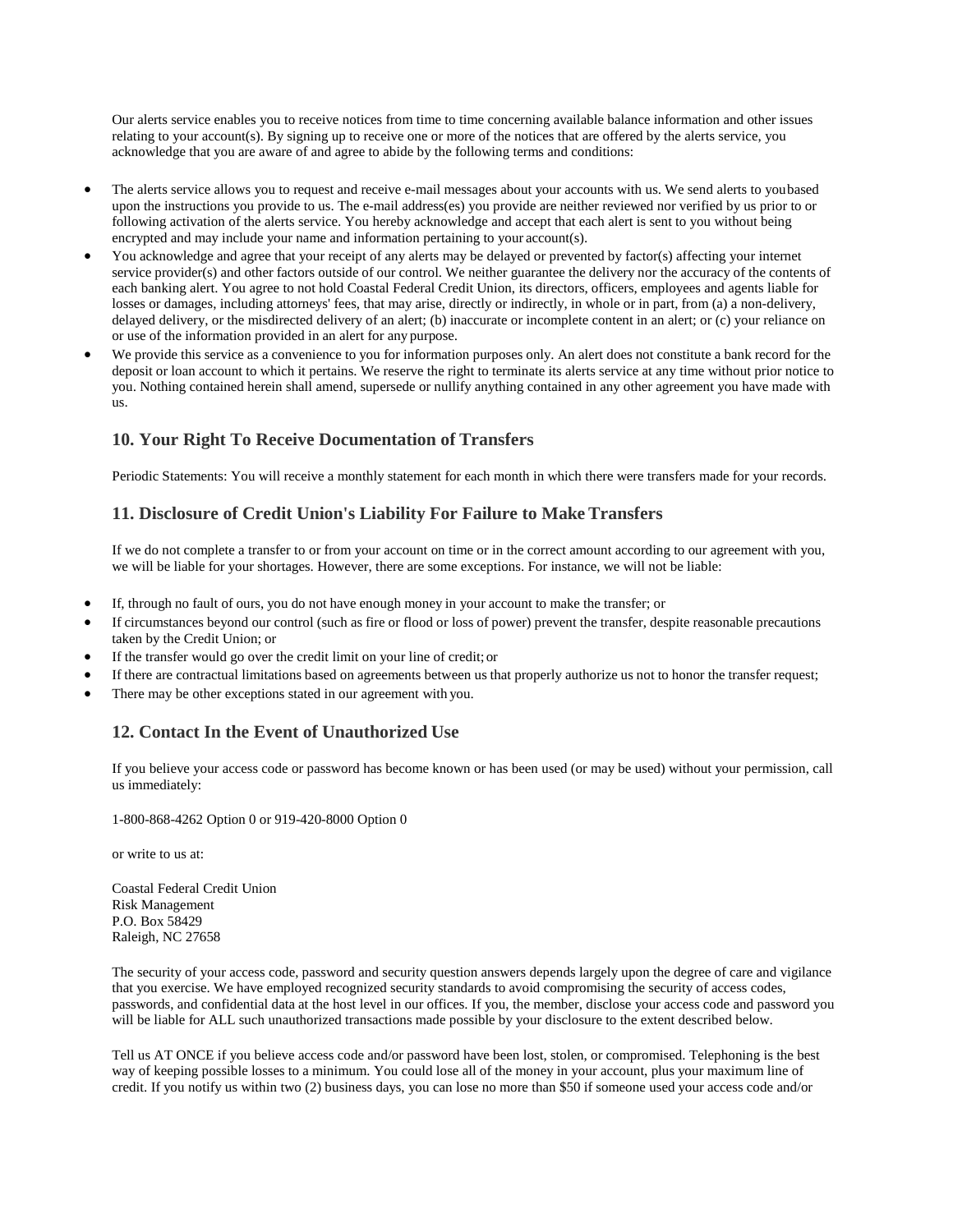password without your permission. Notify the Credit Union even if you only suspect that our access code and/or password have been lost, stolen, or compromised.

If you do not notify us within two (2) business days after you learn of such loss, theft or compromise of your access code and/or password, and we can prove that we could have prevented the unauthorized use of your access code and/or password or other means to access your account if you had notified us, you could lose as much as \$500.00.

Also, if your statement shows transfers that you did not make, tell us at once. If you do not tell us within sixty (60) days after the statement containing the unauthorized activity was sent to you, you may not get back any money you lost after the sixty (60) days if we can prove that we could have stopped someone from taking the money if you had told us in time. If a good reason (such as a long trip or a hospital stay) kept you from telling us, we will extend the time periods.

### **13. In Case of Errors or Questions About Your Digital Banking Services**

In case of errors or questions about your Digital Banking Services, you should notify us as soon as possible via one of the following:

- Telephone us at 1-800-868-4262 option 0 or 919-420-8000 option 0; or
- Send us a secure message Account Services, Messages; or
	- Write us at: Coastal Federal Credit Union Digital Branch P.O. Box 5842 Raleigh, NC 27658

If you think your statement is incorrect or you need more information about a Digital Banking Services transaction listed on the statement, we must receive notice from you no later than sixty (60) days after the FIRST statement was sent to you on which the error appears. You must:

- Tell us your name and account number:
- Describe the error or the transaction in question, and explain as clearly as possible why you believe it is an error or why you need more information; and
- Tell us the dollar amount and date of the suspected error.

It will be helpful to us if you also give us a telephone number at which you can be reached in case we need any additional information.

If you tell us orally, we may require that you send your complaint in writing within ten (10) business days after you have notified us. We will determine whether an error occurred within 10 business days after we hear from you and will correct any error promptly. However, if we require more time to confirm the nature of your complaint or question, we reserve the right to take up to forty-five (45) days to investigate your complaint or question following the date you notified us. If we decide to do this, we will credit your account within ten (10) business days for the amount you think is in error, so that you will have the use of the money during the time it takes us to complete our investigation. If we ask you to put your complaint or question in writing and we do not receive it within ten (10) business days, we may not credit your Account.

For errors involving new accounts, we may take up to ninety (90) days to investigate your complaint or question. For new accounts, we may take up to twenty (20) business days to credit your account for the amount you think is in error.

We will provide you the results within three (3) business days after completing our investigation. If it is determined that there was no error, we will mail you a written explanation. You may ask for copies of documents used in our investigation. We may revoke any provisional credit provided to you if we find an error did not occur.

#### **14. Disclosure of Account Information**

In order that your privacy may be protected, we will not disclose any information to third parties about you, including e-mail addresses, or your accounts or the transfers you make, except in the situations noted below. We will disclose such information:

• Where necessary for completing transfers or payments, or to resolve a problemrelated to a transfer or payment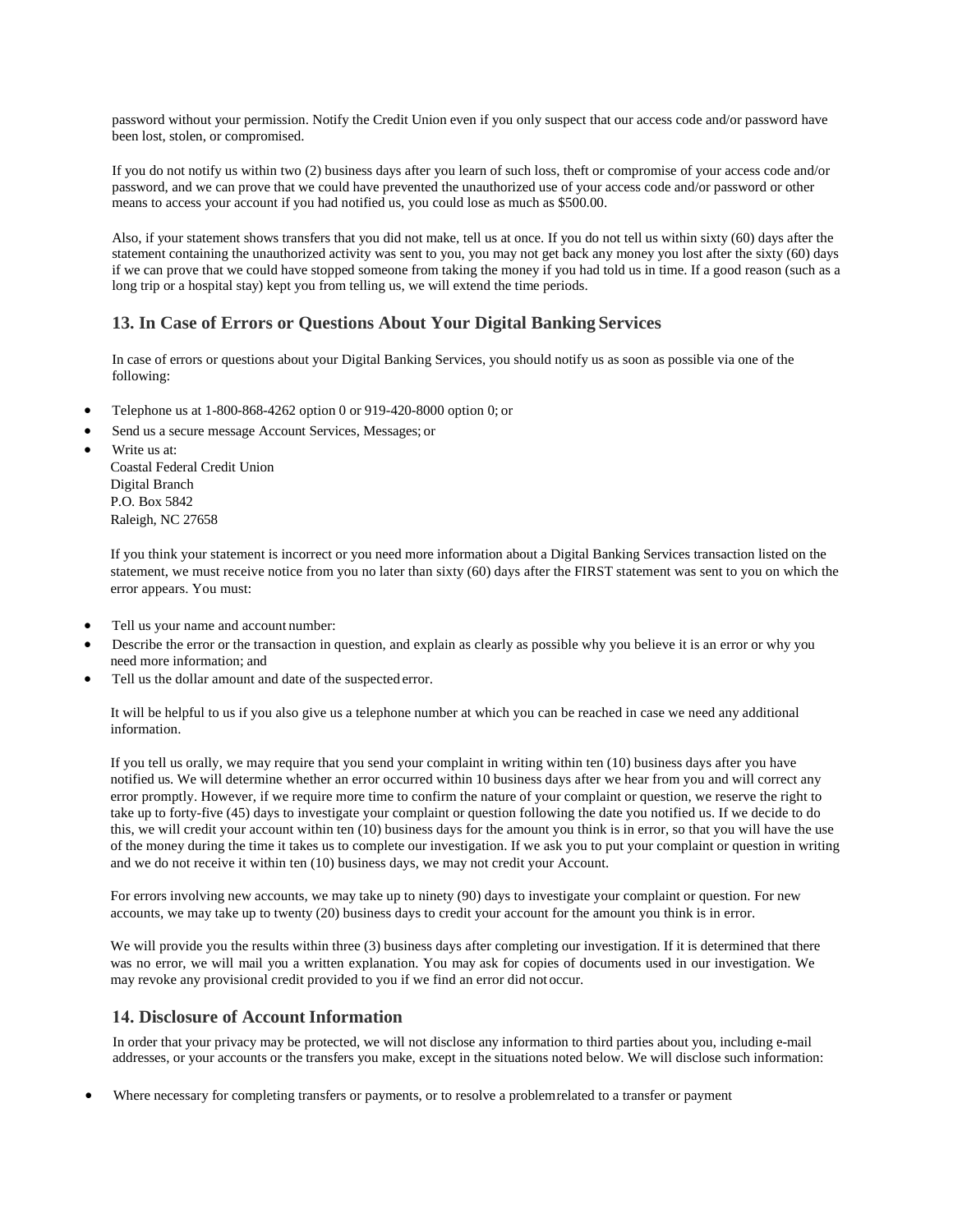- In order to verify the condition and existence of your accounts for a third party, such as a credit bureau ormerchant
- To persons authorized by law in the course of their official duties
- To a consumer reporting agency as defined by Applicable Law
- In order to comply with government agency or court orders, such as a lawful subpoena
- To third parties that assist us in providing Digital Banking products and services
- To our employees, auditors, examiners, service providers, attorneys or collection agents in the course of their duties
- As disclosed in our Privacy Policy

#### **15. Related Agreements**

Your accounts linked to the Digital Banking Services will also be governed by the agreements, disclosures and other documents provided to you in connection with the opening of your Account(s), as they may be amended from time to time. If you have overdraft plan accounts that are linked to your Account, they continue to be governed by the applicable agreements you have with us.

### **16. Termination Digital Banking Services**

We reserve the right to terminate your use of the Digital Banking Services for any reason including inactivity and at any time without notifying you. You have the right to terminate your use of the Digital Banking Services by calling us at 1-800-868-4262 option 0, or by writing to us at:

Coastal Federal Credit Union Digital Branch P.O. Box 58429 Raleigh, NC 27658

Any termination of your use of the Digital Banking Services, whether initiated by you or us, will not affect any of your or our rights and obligations under this Agreement which have arisen before the effective date of such termination.

#### **17. Amendments or Changes to the Service or Agreement**

We reserve the right, from time to time, to amend this Agreement or change the features or services offered by the Digital Banking Services, in our sole discretion. In instances where such changes will have an adverse impact upon you or we are otherwise required by Applicable Law or regulation, we will send you written or electronic notice about the change at least twenty-one (21) calendar days prior to the effective date of any such change. If however, the change is made for security purposes, the change will be implemented without any notice to you.

If any such required advance notice is returned to us as undeliverable because of a change in your contact information which you have not notified us or any other reason which is not our fault, the changes described in that notice are still binding on you. If you do not agree to the changes, you may terminate this Agreement in accordance with the terms of this Agreement. You will be deemed to accept any changes to this Agreement if you continue your enrollment in or use the Digital Banking Services after the date on which the changes became effective.

#### **18. Charges and Fees**

There is no monthly maintenance fee for the Digital Banking Services. There may be incidental charges and fees associated with the Digital Banking Services, such as those identified in the Schedule of Fees located o[n www.COASTAL24.com,](http://www.coastal24.com/) including, but not limited to, fees and charges you initiate by requesting stop payments, check copies, or similar services.

We reserve the right to change this schedule of fees from time to time.

#### **19. Virus, Malware, Spyware Protection**

You agree that we are not responsible for any electronic virus that you may encounter using the Digital Banking Services. We encourage you to routinely scan your computer and mobile devices using any reliable virus protection product to detect and remove any viruses found. Undetected or unrepaired, a virus may corrupt and destroy your programs, files and even your hardware.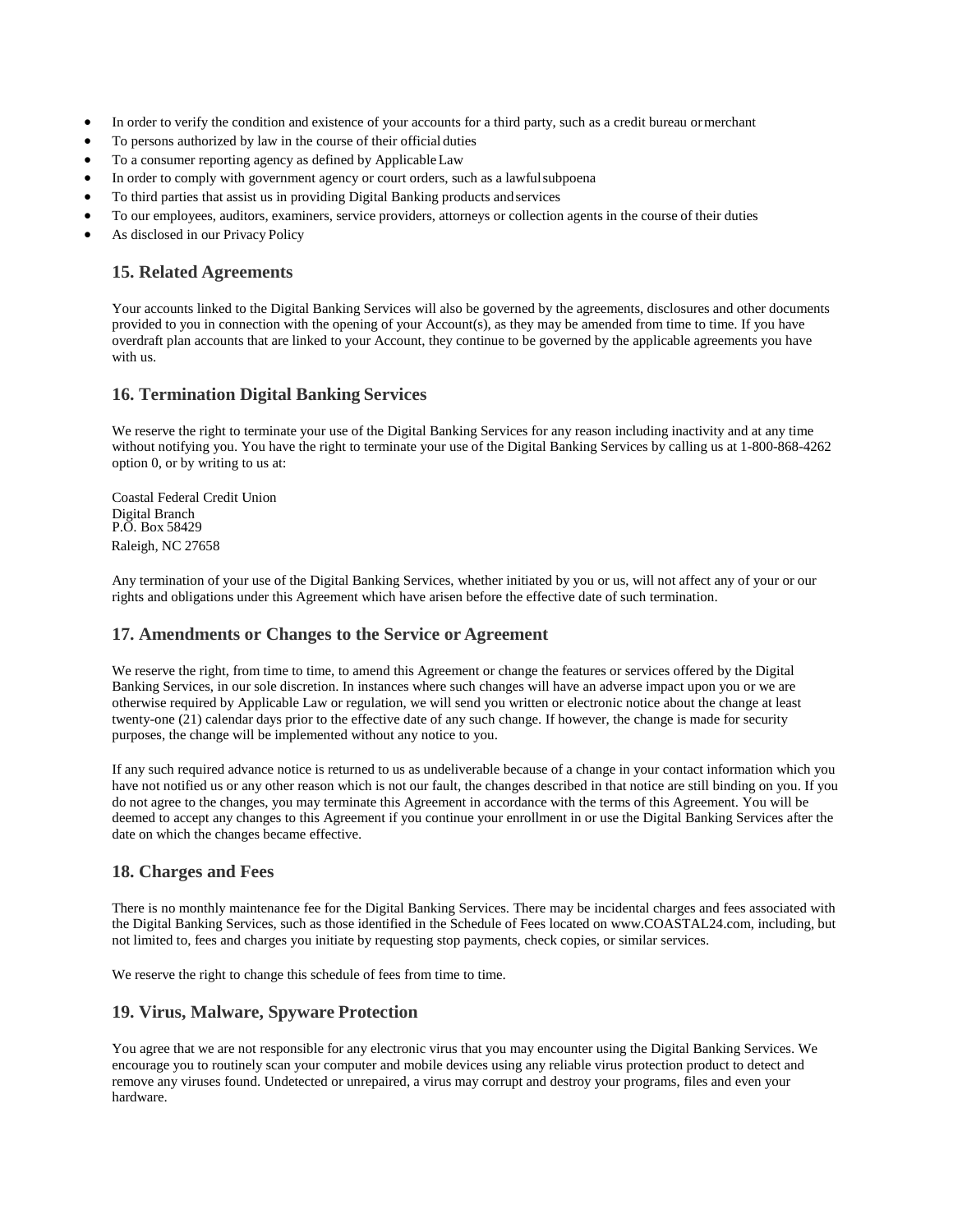Please note that downloading software and applications to your mobile device can introduce the risk of malicious software. Your mobile device may become subject to unauthorized tracking, hacking, or other manipulation by spyware, viruses and other malware. We are not responsible for advising you of the existence or potential effect of any malware. Your use of your hardware and software is at your own risk.

# **20. Limited Liability**

Except as specifically provided in this Agreement or where Applicable Law requires a different standard, you agree that neither we or any third party service provider engaged by us to perform any of the services related to the Digital Banking Services, shall be responsible for any damages or losses, whether related to property or bodily injury, incurred as a result of your using or attempting to use the Digital Banking Services, whether caused by equipment, software, Internet Service Providers, browser software or any agent or subcontractor of any of the foregoing. Without limiting the foregoing, we will not be liable for delays or mistakes which happen because of reasons beyond our control, including without limitation, acts of civil, military or banking authorities, national emergencies, insurrection, war, riots, acts of terrorism, failure of transportation, communication or power supply, or malfunction or unavoidable difficulties with our equipment. You also agree that we or any third party service provider that we engage with, will not be responsible for any direct, punitive, special or consequential, economic or other damages arising in any way out of the installation, use or maintenance of the equipment, software, the Digital Banking Services or Internet Browser or access software, or from the unavailability of the Digital Banking Services or for any errors in information provided through the Digital Banking Services.

**IN NO EVENT WILL YOU BE ABLE TO RECOVER FROM US ANY SPECIAL CONSEQUENTIAL, EXEMPLARY, INDIRECT OR PUNITIVE DAMAGES OR LOST PROFITS, EVEN IF YOU ADVISE US OF THE POSSIBILITY OF SUCH DAMAGES OR LOSSES, SUBJECT TO APPLICABLE LAW. UNLESS THE DISCLAIMER OF SUCH WARRANTIES IS PROHIBITED BY APPLICABLE LAW, THE DIGITAL BANKING SERVICES IS PROVIDED AS IS, AND WE MAKE NO WARRANTIES, EITHER EXPRESS OR IMPLIED, WITH RESPECT TO THE DIGITAL BANKING SERVICES, INCLUDING, WITHOUT LIMITATION, THE WARRANTIES OF MERCHANTABILITY AND FITNESS FOR A PARTICULAR PURPOSE OR NONINFRINGMENT.**

### **21. Assignment and Delegation**

You may not assign this Agreement, in whole or in part, or delegate any of your responsibilities under this Agreement to any third party or entity.

We may, in our sole discretion and at any time, assign this Agreement, in whole or in part, or delegate any of our rights and responsibilities under this Agreement to any third party or entity.

# **22. No Waiver**

No delay of or waiver by us of any power, right, remedy or obligation under or in connection with this Agreement on any one occasion will constitute a waiver of that power, right, remedy or obligation on any later occasion. In any event, no such delay or waiver by us is effective unless it is in writing and signed by us.

# **23. Governing Law and Compliance**

You shall comply with all laws, rules, and regulations applicable to the Services, including without limitation, Regulation CC (Funds Availability Schedule), Regulation E, the Uniform Commercial Code and any rules established by an image exchange network through which Image Exchange check(s) are processed pursuant to this Agreement. You shall have the responsibility to fulfill any compliance requirement or obligation that the credit union and/or you may have with respect to the Service under all applicable U.S. federal and state laws, regulations, rulings, including sanction laws administered by the Office of Foreign Assets Controls and other requirements relating to anti-money laundering, including but not limited to, the federal Bank Secrecy Act, the USA PATRIOT Act and any regulations of the U.S. Treasury Department to implement such Acts, as amended from time to time. As between and dispute between you and the Service Provider, North Carolina law also applies when not pre-empted by federal law and the courts of the State of North Carolina will have jurisdiction to adjudicatedisputes.

#### **24. Provisions Severable**

If any provision of this Agreement is held to be void or unenforceable by a court of competent jurisdiction, or any governmental agency, that provision will continue to be enforceable to the extent permitted by that court or agency, and the remainder of that